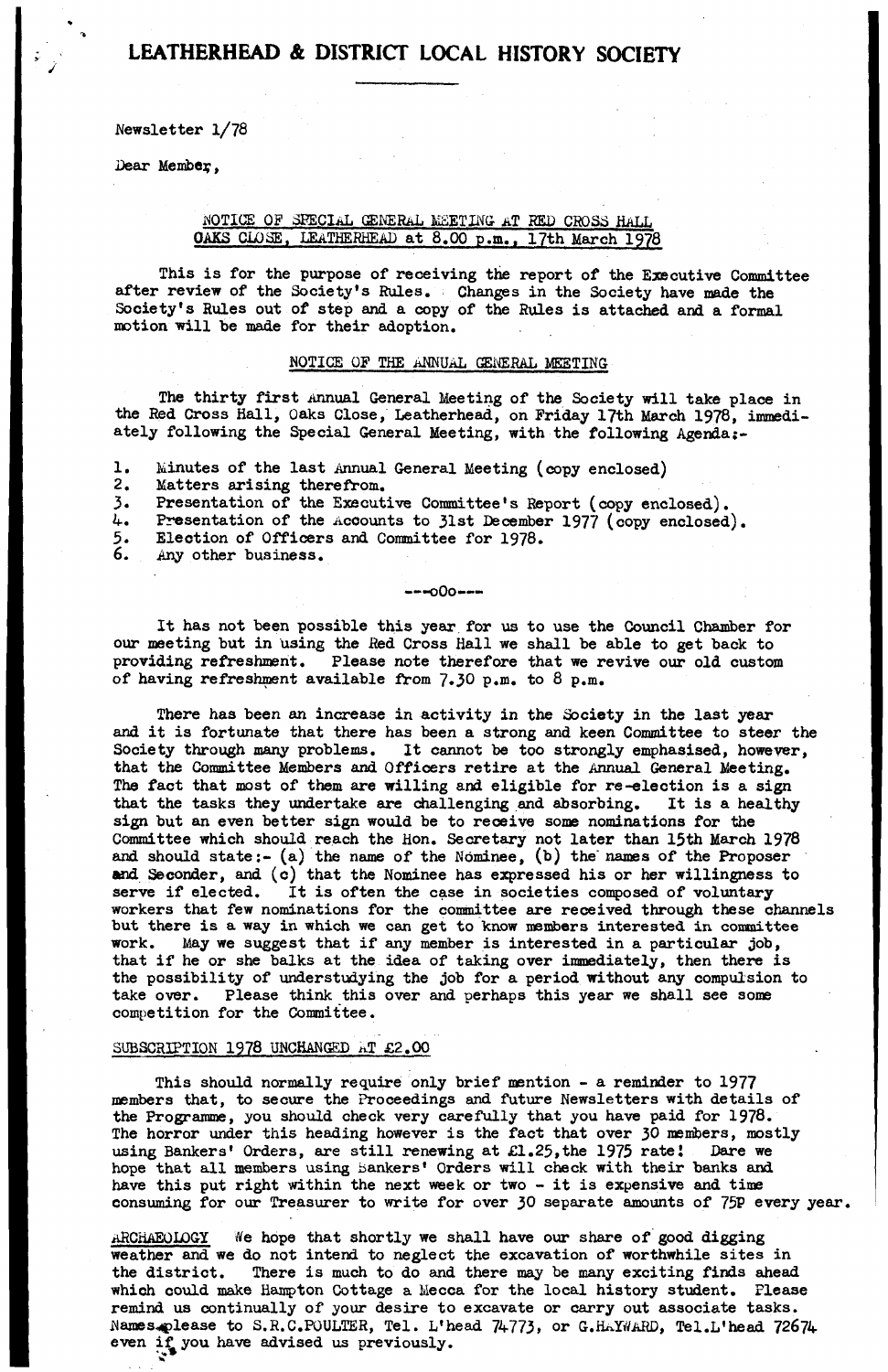解除機能量を ( ) ( ) ( ) ( ) ( ) 2. ビスズ コード・ビー・ビー

HAMPTON COTTAGE There has been a short set-back in connection with work on **the roof due to the builder's illness The weather recently has not been kind to roof workers and some delay was to be expected. This coincided with a diminishing restoration fund which we are endeavouring to build up again** through appeals firstly in Fetcham and then in *Ashtead.* With the approach of **spring we are gathering names of volunteers for all kinds of finishing work at** the cottage and Mr. Peter G.How has kindly accepted the task of Clerk of Works. **Even if you think you have already given your name to him try him again by ringing L'head 74941.**

**GOOD AS NEW and JUMBLE SALE This was the Society's first venture into this field but it was with Hampton Cottage as beneficiary. A team of efficient and enthusiastic workers raised a net profit of £202.60p. Thanks to you all who made this possible - a wonderful effort.**

**A TALK ON THE HAMPTON COTTAGE PROJECT This is for the benefit of Ashtead residents and will be held at the Scout Hut in The Warren on Saturday morning 8th April 1978 at 10.00 a.m. Coffee will'be served and members could assist by telling non-member friends who might be influenced to contribute to the restoration fund.**

**AN AUCTION SaLB is being organised and will anyone having any saleable items such as furniture, brie** *k* **brae, treen, etc. either let David Bruce or Stephen Fortescue know so that it may be collected.**

**PUBLICATIONS The Ashtead History first edition of 2,000 copies is almost exhausted and the remaining stock is now with our librarian, Mr. John Gilbert, 34 Greenacres, Great Bookh&m, from whom copies may be obtained at £2.50 for members and £2.95 from others. An errata slip is being prepared and will be** enclosed in our mext Newsletter.

**Please note that leaflets and other publications can still be obtained in the various local districts at the addresses given in the last Newsletter. There is one change, however, the Leatherhead address is changing in the week before Easter from 33 Church Road to Dunard Lodge, St. Nicholas Hill, Leatherhead, Tel. L'head 75304.**

**"THE IMPOSSIBLE DREaM" The Bookham Gramophone Club is repeating on March 21st at the Barn Hall, Great Bookham, 8 p.m., their successful programme of local history, interspersed with appropriate music, telling the story of Bookham, the Community Association and the Barn Hall since 1900. They have offered to** share the profit with the Society, for the benefit of the Museum Fund (we have **to provide an exhibition of photographs and maps). Tickets 60p includes tea and biscuitsi, from Mrs. C. Whalley, Bookham 56185 or D.Bruce, Bookham 58722.**

**SURREY HECORD OFFICE LISTS OF ACCESSIONS** *FOR* **1975** *&* **1976. These are available at 25p and 35p respectively. Postage is normally charged at 25p per copy but if orders were received by the Secretary within say two weeks of this Newsletter being delivered it is possible that collection of a supply from Kingston or Guildford could be arranged. This is a fine way to acquire knowledge of the type of records available at County level.**

**SURREY HISTORY Phillimore & Co. have been publishing this annual journal for the Surrey Local History Council for the last five years and it really is remarkably good value for 50 pence to local history society members. There is such a wide variety in the articles and illustrations that every member should have a copy. To make this easy for members we will be selling them at the four addresses from which other publications can be obtained as shown in the previous Newsletter plus one change as above. In order that we may judge how many copies to keep in stock please make your request initially through the Secretary (Tel. L'head 72674). If you do not live in the Leatherhead area please enclose postage (7p) as well as the price of the journal.**

## **PROGRAMME NOTES**

**FRIDAY 17th MARCH The Annual General Meeting at the Red Cross Hall. NOTE the change of meeting place as we were unable to book the Council Chamber this year.**

**FRIDaY 14th APRIL At the Red Cross Hall at 8 p.m. An illustrated talk by Mr.R.tfykes of the Egham-by-Runnymede Historical Society,**

**#** .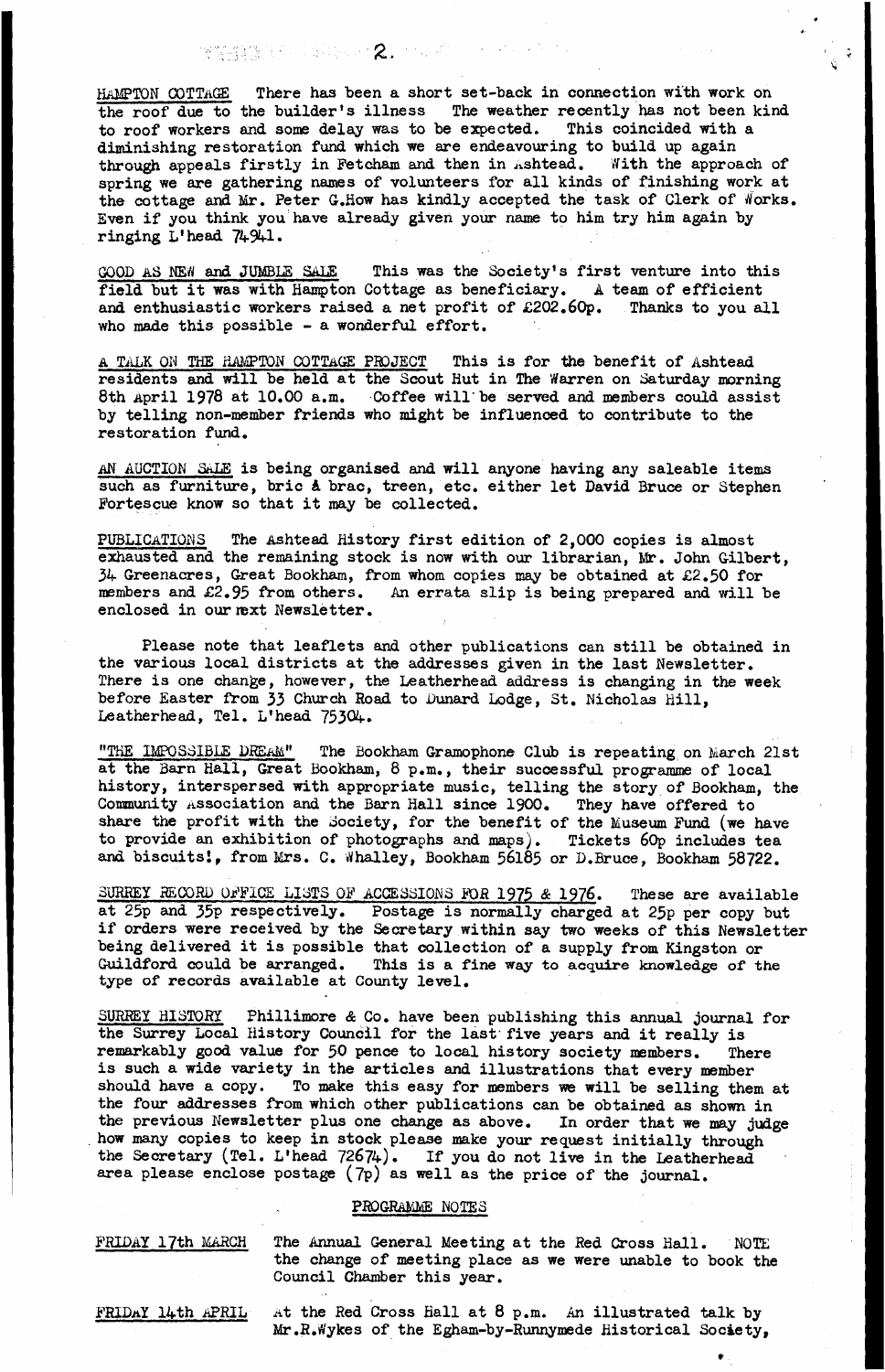**on the River Thames with particular reference to Egham and Runnymede. Mr. Wykes is the Chairman of the Egham Society this promises to be a most interesting talk.**

SUNDAY 14th MAY afternoon visit by Coach to Windsor leaving Leatherhead at 12.45 **(with other usual pick-up placesj. We are very fortunate in having Mr. Raymond South as our Guide for the walk round Windsor. Mr. South is a distinguished authority on the district and has recently published a book on the** Royal Borough. We also hope to meet. Mrs. Judith Hunter the Hon. Curator of the **Guildhall Exhibition. The coach fare will be £1.55 per person and unfortunately the party must be restricted to a maximum 33 by coach only.**

**GATURDAY 3rd JUNE** Afternoon visit to Claremont House, Esher, with a guided tour **of the House which is described as an excellent example of the Palladian style by 'Capability\* Brown in 1772 for Clive of India. Meet 2.30 p.m. at Claremont Gates, Claremont Drive which is on the lefthand side of Claremont Lane between Esher high Street and the underpass of the new Esher By-pass. There will be a charge for admission of 25p per person.**

**SATURDAY 1st JULY All day visit to Suffolk villages of Clare, Long Melford and Lavenham. It is hoped that members of the Clare Historical Society will meet and guide us round. Suffolk is an area with which many of us** are perhaps not very well acquainted and it will be worthwhile visiting somewhere fresh. It will however be a very full day and we shall need to start from leather It will however be a very full day and we shall need to start from Leather**head quite by 8 a.m. The coach fare is £2.80 per head. We hope this effort will be well supported particularly in view of the interest and offer of help from the Clare Society.**

**.a SaTURDa Y j^'TERNQON Walk round Fetcham. It is several years since we did this** IN AUGUST walk and we should continue to revise our knowledge of our own local villages. Details will be announced in our next Newsletter. Mr. S. Details will be announced in our next Newsletter. Mr. S. **Fortescue has kindly offered us refreshment at the Mount.**

**SUNDAY I7th SEPTEMBER A walk round Kingston-on-Thames led by Mr, Ian West of the Kingston Archaeological Society. Time and meeting place to be announced.**

**FRIDAY 13th OCTOBER The Dallaway Lecture will this year be given by Dr .a .G.Crocker a Physicist and Lecturer at Guildford University. His theme will be Industrial archaeology. The date and meeting place are subject to confirmation.**

BOOKING FORMS FOR THE MAY, JUNE AND JULY EVENTS ARE ATTACHED. IT WOULD BE CP CON-SIDERABLE HELP IN PLANNING IF THESE COULD BE RETURNED AS EARLY AS POSSIBLE. PLEASE DO NOT PUT THEM ON ONE SIDE AND FORGET ABOUT THEM UNTIL THE LAST MINUTE. REMEMBER - TO RETURN TWO OR THREE AT A TIME SAVES POSTAGE.

**THE ADDRESS: E.S. B\*RN«VELL, 16, Ea STWICK PARK AVENUE, GREAT BQOKHaM, B.HaM 54947**

## **NOTES BOB YOUR DIARY**

**The 1978 Annual General Meeting of the Surrey Local History Council will be on either the 12th or 19th August at the Old Palace, Croydon at 2 p.m.** There will be a walk round the Old Palace and the Parish Church. We will **confirm the actual date in the next Newsletter.**

**The 1978 Symposium will be on Saturday 18th November at Dorking Halls; subject "Old Surrey Industries".**

> **G.Hayvard Esq., "Ypriana", Cobham Road, Feteham.**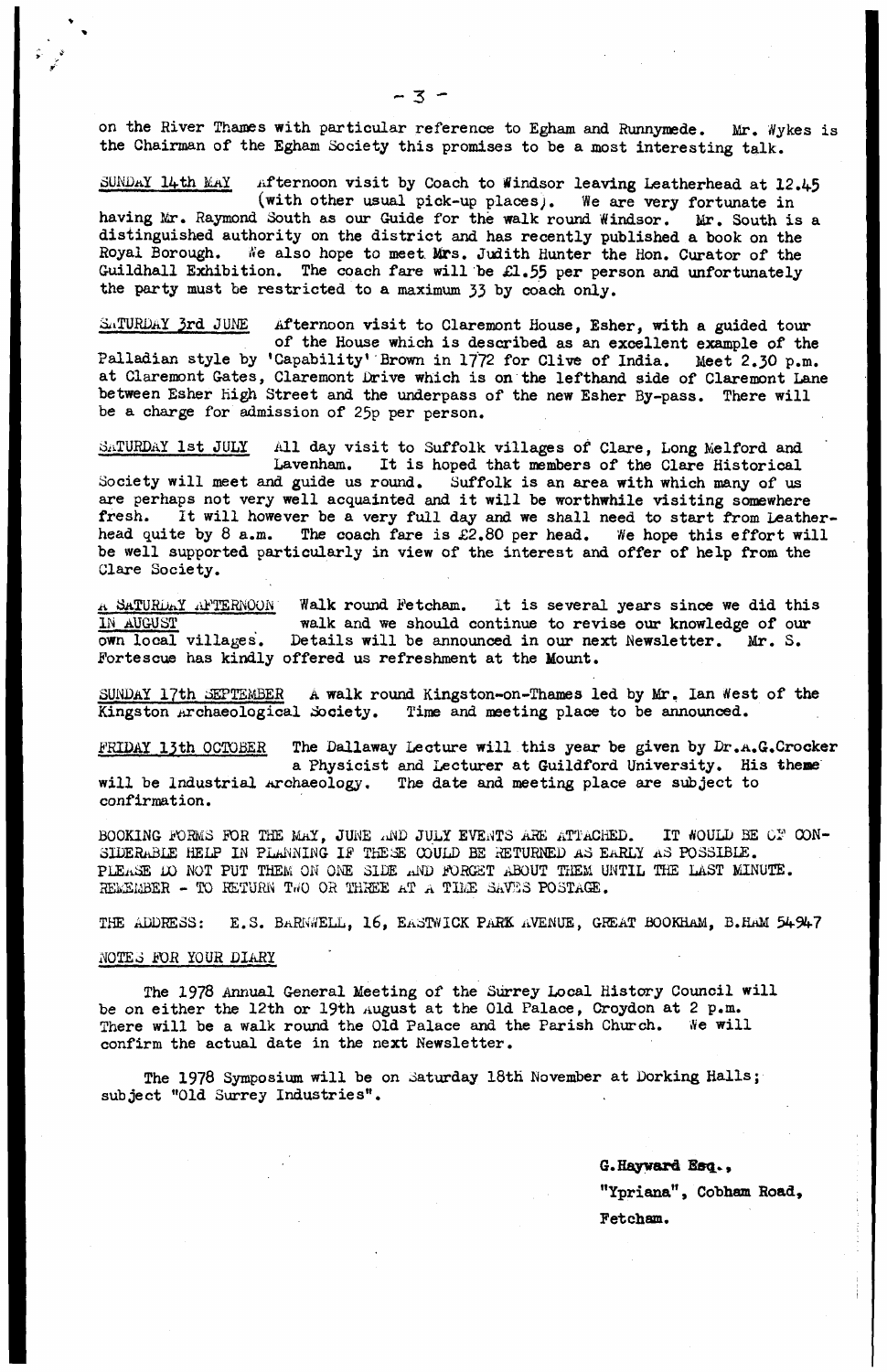## **BOOKING FORMS**

| SATURDAY 1st JULY. Visit to Suffolk Villages leaving Leatherhead at 8 a.m.                                                                            |  |  |  |
|-------------------------------------------------------------------------------------------------------------------------------------------------------|--|--|--|
| Please bookseats at £2.80 per person                                                                                                                  |  |  |  |
| I enclose $E$ and stamped addressed envelope.                                                                                                         |  |  |  |
| ++ I undertake to send the appropriate amount one month before the event.<br>++ delete as necessary.                                                  |  |  |  |
|                                                                                                                                                       |  |  |  |
|                                                                                                                                                       |  |  |  |
| SATURDAY 3rd JUNE. I/We wish to participate in the visit to Claremont House,<br>Esher at 2.30 p.m.                                                    |  |  |  |
| ++ I am/We are able to help with Transport. Yes.<br>No.<br>++ I/We require Transport<br>++ delete as necessary.                                       |  |  |  |
|                                                                                                                                                       |  |  |  |
|                                                                                                                                                       |  |  |  |
|                                                                                                                                                       |  |  |  |
|                                                                                                                                                       |  |  |  |
| SUNDAY 14th MAY 'Visit to Windsor leaving Leatherhead at $12.45$ p.m.                                                                                 |  |  |  |
| Please book Seats at £1.55 per person.                                                                                                                |  |  |  |
| I enclose $L$ and stamped addressed envelope.<br>++ I undertake to send the appropriate amount one month before the event.<br>++ delete as necessary. |  |  |  |
|                                                                                                                                                       |  |  |  |
|                                                                                                                                                       |  |  |  |
|                                                                                                                                                       |  |  |  |
|                                                                                                                                                       |  |  |  |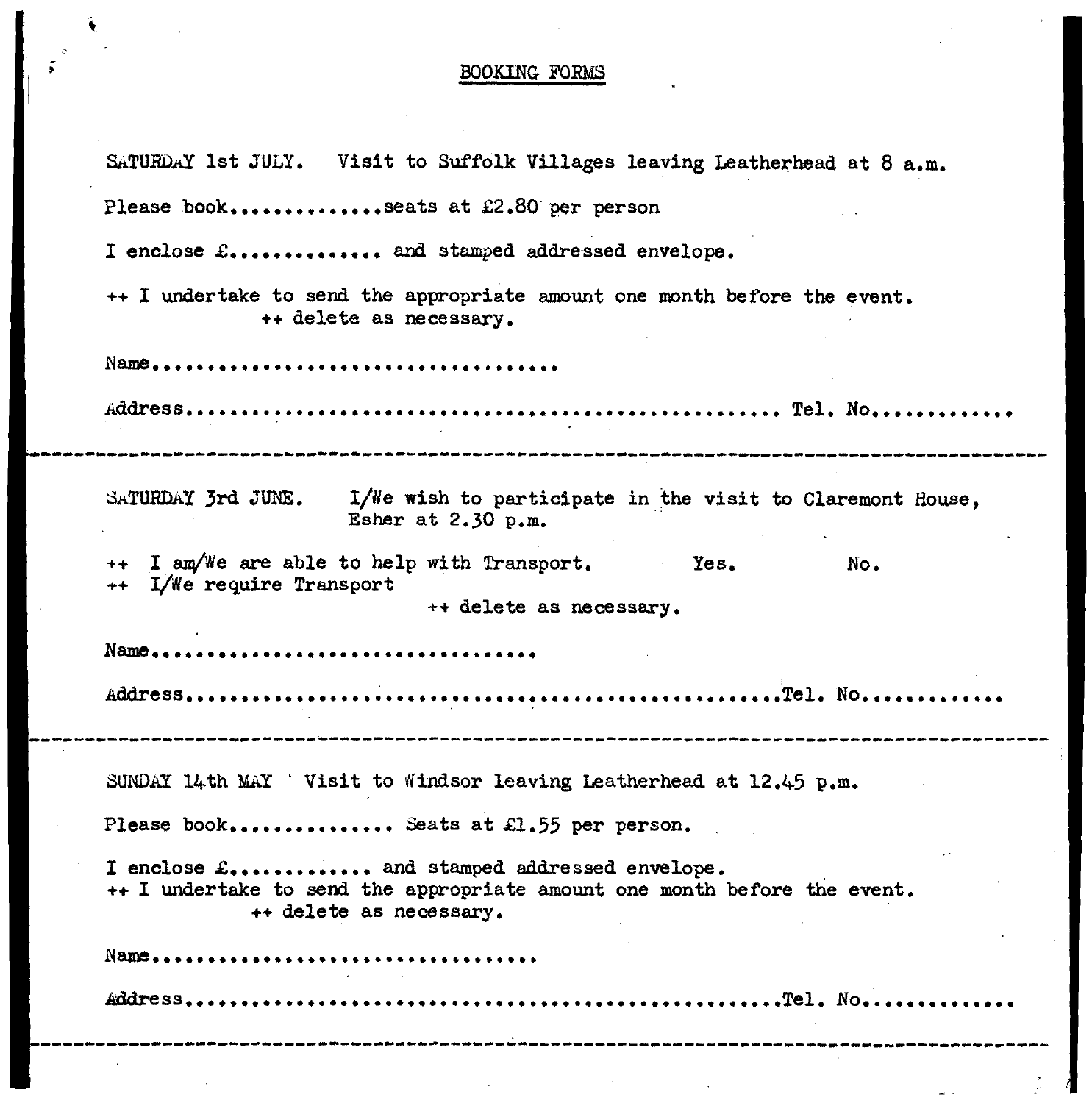President: **J.G.W.** Lewarne **Vice Presidents: P.B.Benger, P.S.a . D.F.fienn, Ph.D. Jj'.S.a .**

**Report of the Executive Committee** for the year ended 31st December 1977

## **R adies and Gentlemen,**

.<br>Statistica

**Tne Executive Committee for 1977 was:-**

**Chairman: Treasurer: jisst. Treasurer: Programme Secy: Membership Secy: Mrs. C. Barrett Sales Secy: .Secretary: Editor Records Secy***:* **Publicity Secy: Miss S.Hind Librarian o.E.D.Portescue h. J.Mears J.R.Bull E.3.Barnwell Mrs. B. Haynes G-.iiayward P.b.Benger D. Bruce J.R.Gilbert**

Cttee. Members: W.Millar, S.R.C.Poulter, Mrs. M.Rice-Oxley **Co-opted: k.A.Snellgrove, R.A.Lever**

### **Hon. Auditor: ^.H.Kirkby**

MEMBERGHIP:

 $\rho$  ROGRAMME:

**At 31st December 1977 the membership of the Society was made up of 274 ordinary members and 12 honorary members. This is an increase of 12 over** last year  $(263 + 11 \text{ honorary})$ . The subscription was £2 per annum, but it **is regretted that 38 members have still not amended Bankers' Orders to the correct amount.**

**The Dallaway lecture was given at the City of London Freemen's School by kind permission of the Headmaster Mr. M.J.Kemp. The speaker was one of the founder members of the Society, Dr. John Harvey, P.S.A., P.H.S.L., F.S.G., who is consultant architect to Winchester College, and his** subject was "Some aspects of the History of Gardening in England". **This was well attended.**

**Support for coach trips had temporarily dwindled, but visits to local places such as Betchworth House, Shere and Guildford proved popular.**

**Lectures during the year were "The origins of Leatherhead" by John Blair, "History of Stoke D'^bernon" by the Rev. H.L.Waterson, "Through Ireland by water and some lost towns" by L.a .Edwards, "Excavations at Egham" by a speaker from the Egham-by-Runnymede Historical Society and of course the ever popular Leatherhead Miscellany. Members and friends turned up in force for these talks and the accommodation at the Red Cross Hall was strained to the limit.**

**P UBLICATIONS: The leaflet on Great and Little Bookham was published during the year** and because of the continuing demand the Leatherhead leaflet was reprinted.

> **In November 1977 the Society's first full length publication - "Ashtead a Village Transformed" was received from the printers; it was an immediate success. The first print of 2,000 copies was almost sold out by the end of the year. The Society's appreciation is due to the Chairman of the compiling committee, Mr. R.a.Lever, the Business Manager, Mr. M.J.Kemp, the Editor, Mr. idan Jackson, and not least the Sales Organiser, Mrs. Pat Edwards. They have all worked long hours enthusiastically and voluntarily to make the project a great success it has proved to be.**

**Occasional Paper wo.2, "The Dame, the Prison and the Pewterer" by G.J.Gollin, fc.A., C.Eng. about the Manor of Little Ashtead was also published and sales are progressing. The 'Proceedings', Vol.3 No.10 was**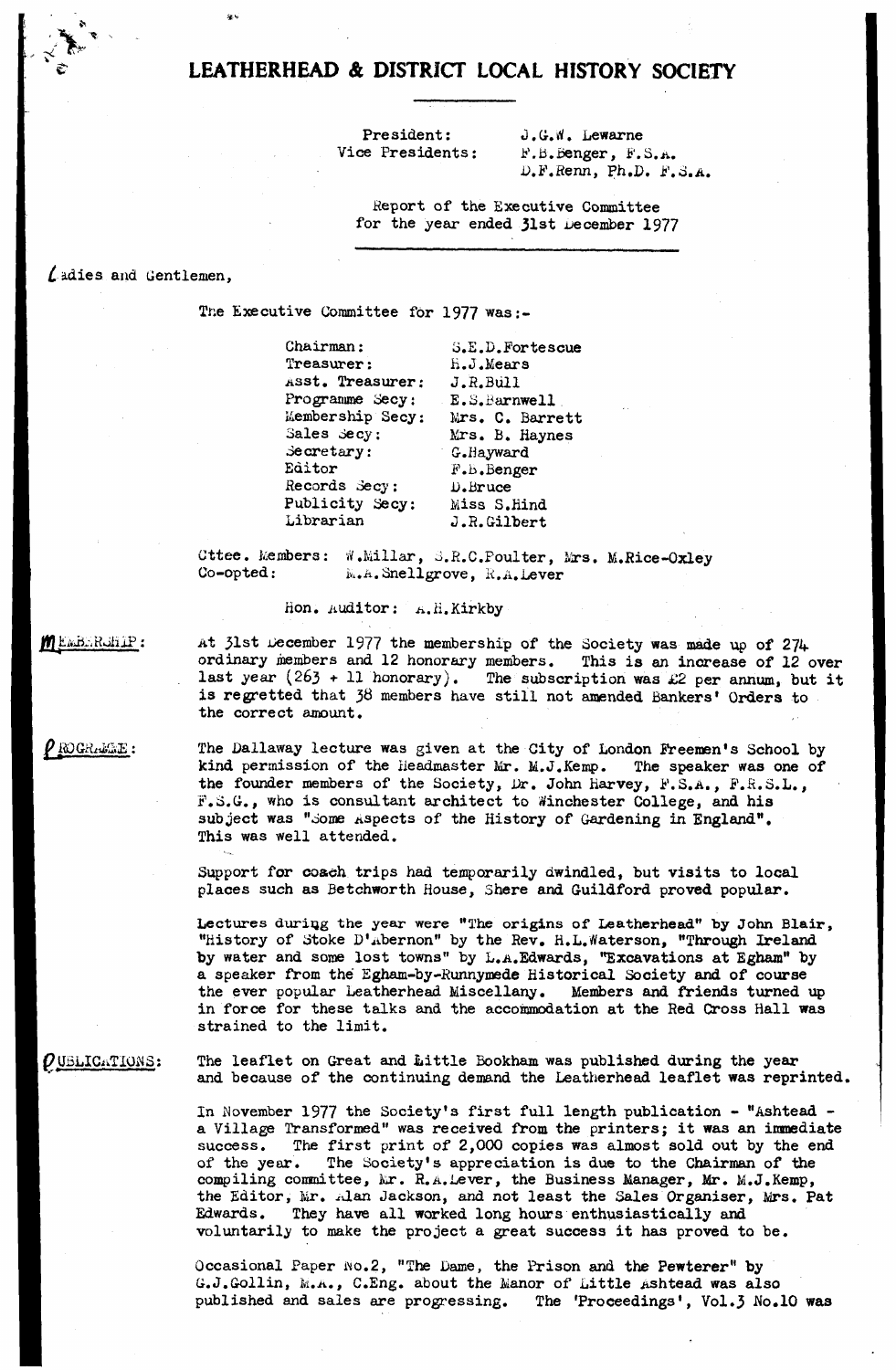**EaMPTQN Considerable progress has been made with the renovation of Hampton Cottage, OOTTAGE** Church Street, Leatherhead, and by the end of the year the foundations and **the ground and some of the first floor walls had been completed. The numbering of the main timbers and an unglazed window had been revealed as well as a double scarf joint in one of the main timbers. The Society is grateful to ^.E.Larkin, a .R.I.B.A., for advice, to the builder R.F.tfoodham, who has had many trials, and to building materials suppliers, A.G.Nunn and Co. Ltd.; electrical contractors, Buchanan and Curwen Ltd., Glass suppliers, The Glass Centre (Leatherhead) Ltd., and Rentokil Ltd., for advising and supplying materials or carrying out work either free or on advantageous terms. The Society is very appreciative of its members, the public and business organizations for their response to appeals either by gift or loan which has been generous. Nevertheless approximately £5>500 more will be required to finish the job.**

**2**

**The Leatherhead Museum Trust has been formed and the property is held on behalf of the Trustees, who are appointed by the Society and who will report to the Society annually. It is a Charitable Trust** *No.* **273798 registered with the Charity Commission.**

**EXCa Va TIGh S : Some members led by S.R.C.Poulter assisted the Surrey Archaeological Society under the direction of Lady fianworth in an excavation in Leatherhead at a point where the route of the M25 will cut through the Roman Stane Street. The excavation was not very revealing, but proved useful training for those participating.**

**EXHIBITIONS: The Exhibition and Records Sub-Committee led by David Bruce mounted an excellent exhibition on the subject "Brewing and Inns in Surrey" at the Surrey Symposium held at the Dorking Halls in November.**

TREASURER'S A Statement of Income and Expenditure for 1977 is attached. It is hoped **REPORT that The Mole Valley District Council will resume making a grant as it was unable to give us one last year. The grant is of great assistance to the Society in financing the considerable work it does for public benefit, such as supplying exhibitions, lecturers and research, and answering queries.**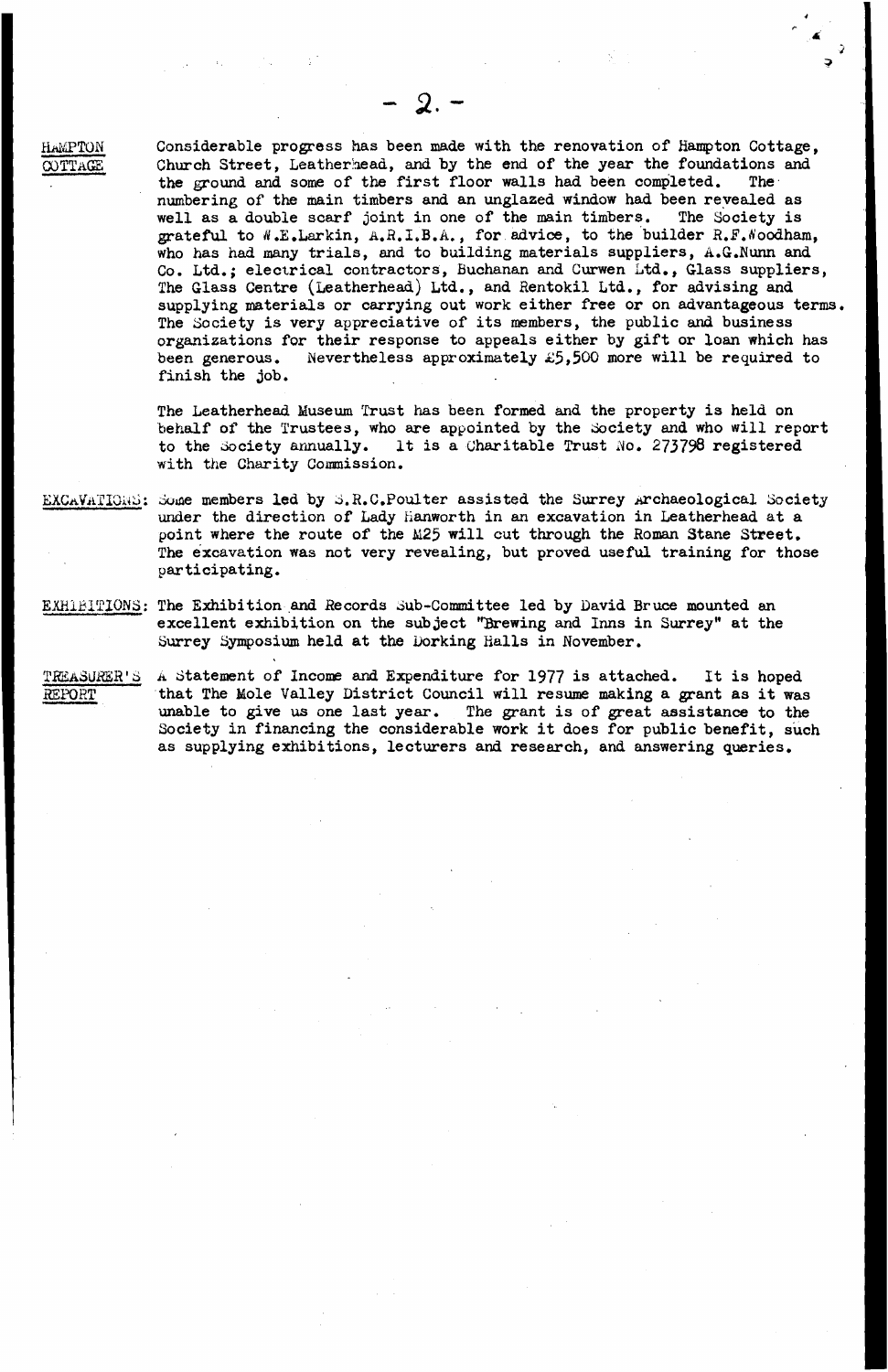*From the Hon. Treasurer:*  $\frac{\text{ANNUAL}}{\text{AUCOUTS}}$ 

|                                                                                                                                                       | Previous Year                                    | Year Under<br>Report                          |
|-------------------------------------------------------------------------------------------------------------------------------------------------------|--------------------------------------------------|-----------------------------------------------|
| INCOME:                                                                                                                                               | 1976                                             | 1977                                          |
| Subscriptions<br>Donations<br>Grant from Surrey County Council                                                                                        | £548.25<br>41.25<br>nil                          | £521.25 (a)<br>65.75                          |
| Grant from mole Valley District Council<br>Lecture Fees donated by Members<br>Sale of Proceedings, Books & Leaflets<br>Profit from Visits & Functions | 100.00<br>23.16<br>152.54<br>3.08                | 25.00<br>$nil$ (b)<br>8,00<br>147.95<br>10.90 |
| Collections<br>Profit on Teas etc. (Two years)<br>Donations to museum Fund<br>Sale of Ashtead History Book<br>Interest from Lloyds Bank Deposit A/c   | 37.30°                                           | 20.85<br>9.65<br>69.39<br><b>40.00</b>        |
|                                                                                                                                                       | £905.58                                          | 23.80<br>£942.54                              |
| EXPENDITURE:                                                                                                                                          |                                                  |                                               |
| Printing<br>Expenses of Administration<br>General Disbursments (Duplicator etc.)<br>Subscriptions to:                                                 | 866.60<br>96.75<br>25.73                         | 656.42<br>72.88<br>20.95                      |
| Surrey Record Office<br>British Council of Archeology<br>$\sim 100$ km s $^{-1}$<br>Surrey Archeological Seciety<br>Surrey Local History Council      | 2.00 <sub>1</sub><br>6.00<br><b>5.CO</b><br>1.05 | 2.00<br>nil<br>5.00<br>2.00                   |
| Hire of Hall for Lectures<br>Fire Policy Premium for Museum (Two years) nil                                                                           | 19.00<br>£1,022.13                               | 11.25<br>51.00<br>£821.50                     |
| Excess of Expenditure over Income                                                                                                                     | $-116,55$                                        | nil                                           |
| Excess of Income over Expenditure                                                                                                                     | nil                                              | £121.04                                       |
| The Income comprises:<br>money held on behalf of Museum Fund<br>Money held on behalf of Ashtead                                                       | 41.20 plus                                       | $18,39$ (c)                                   |
| History Fund<br>Money owing for preduction of<br>Occasional Paper Ne.2                                                                                | nil<br>nil                                       | 40.00<br>26.65                                |
| Net surplus of income.                                                                                                                                | nil                                              | 36.00                                         |
| Bank Balance at beginning of the year                                                                                                                 | <u>749.23</u>                                    | <u>673.88</u>                                 |
| Bank Balance at end of the year                                                                                                                       | £673.88                                          | £794.92                                       |
| Made up as follows:-                                                                                                                                  |                                                  |                                               |
| Lleyds Bank - Current A/c<br>Lloyd: Bank - Deposit $A/c$                                                                                              | 226.47<br><u>447.41</u>                          | 323.71<br><u>471.21</u>                       |
|                                                                                                                                                       | £673.88                                          | £794.92                                       |
| I Certify that the above statement is                                                                                                                 |                                                  |                                               |

**I Certify that the above statement is in accorcujice with the Eook~ ana Records** produced to me and is, in my opinion, **Correct. Date.' 'Vv&F.\* • \*1978**

**Honorary Auditor,..-**  $A$ **, H**, Kirkby

*<i>A*  $\frac{1}{2}$  **A**  $\frac{1}{2}$  **A**  $\frac{1}{2}$  **A**  $\frac{1}{2}$  *Reasure the set of*  $\frac{1}{2}$  *.*  $\frac{1}{2}$  *.*  $\frac{1}{2}$  *.*  $\frac{1}{2}$  *.*  $\frac{1}{2}$  *.*  $\frac{1}{2}$  *.*  $\frac{1}{2}$  *.*  $\frac{1}{2}$  *.*  $\frac{1}{2}$  *.*  $\frac{1}{2}$  *.*  $\frac{1}{2}$  *.*  $\frac{1}{2}$ / *j* **/' < , s ■** *. / C'.* **H.J.kears**

**/**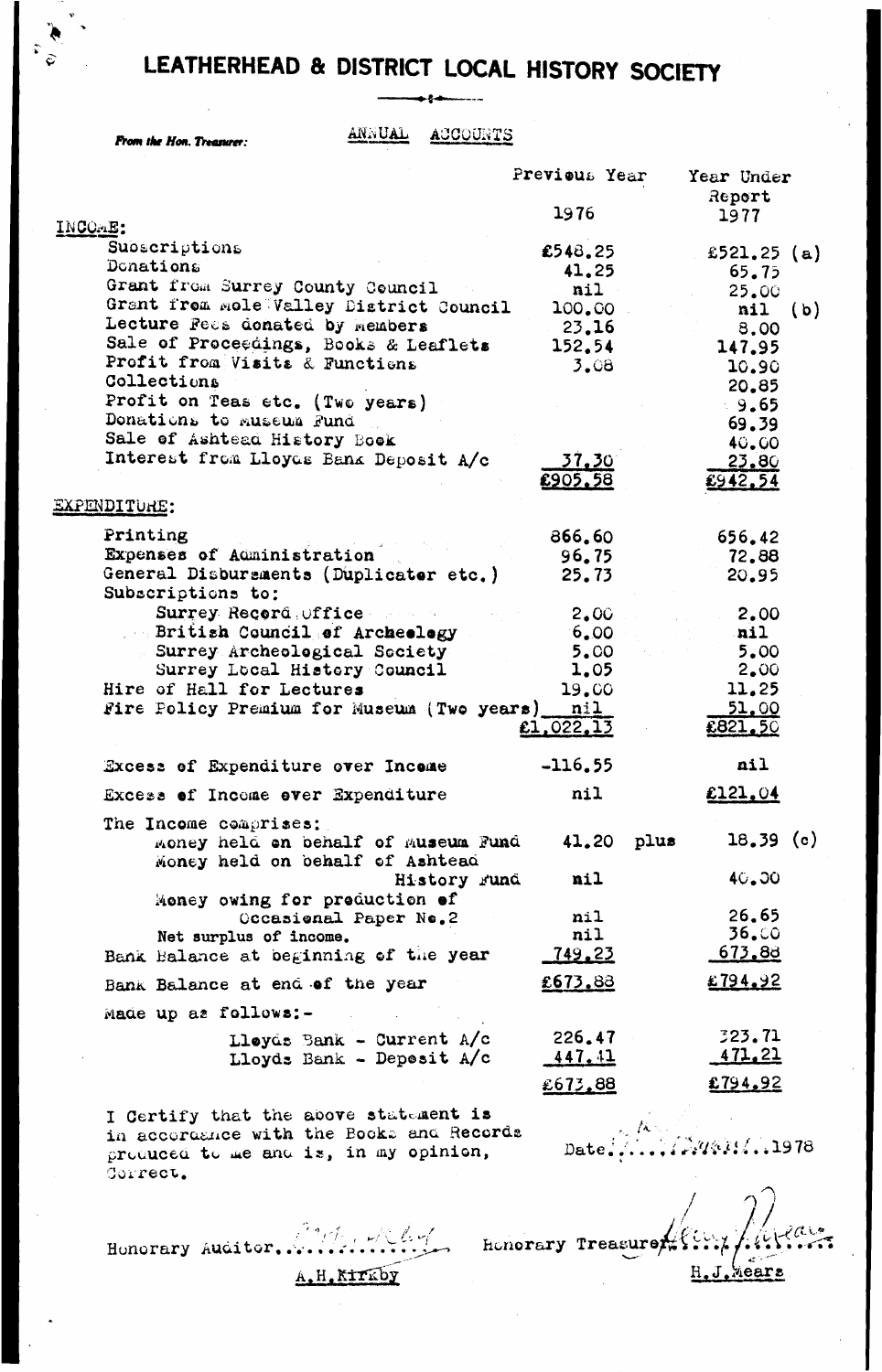a) Subscriptions: The total is made up as follows:-

| 1976 Subscriptions recovered        | $\epsilon$ 7.75 |
|-------------------------------------|-----------------|
| 1977 210 Subs. at full rate of £2   | 420.00          |
| 1977 38 Underpaid at old rate £1.25 | 47.50           |
| 1978 23 Paid in advance at £2       | 46.00           |
|                                     | £521.25         |

The Membership for 1977 was:-

manto provene di

**26 paid in 1976 in advance 248 paid in 1977 12 Honorary Member\* 286**

- (b) Although no Grant was forthcoming for the year 1977, we are hopeful **that there will be a Grant for the year 1978.**
- **(c) The total balanoe in hand is £59.59 obtained by receiving oheques** covering payments divided between the General Fund and the Museum Fund. **In due course the outstanding balance will be used to pay by cheque, some of the expenses incurred by the Museum.**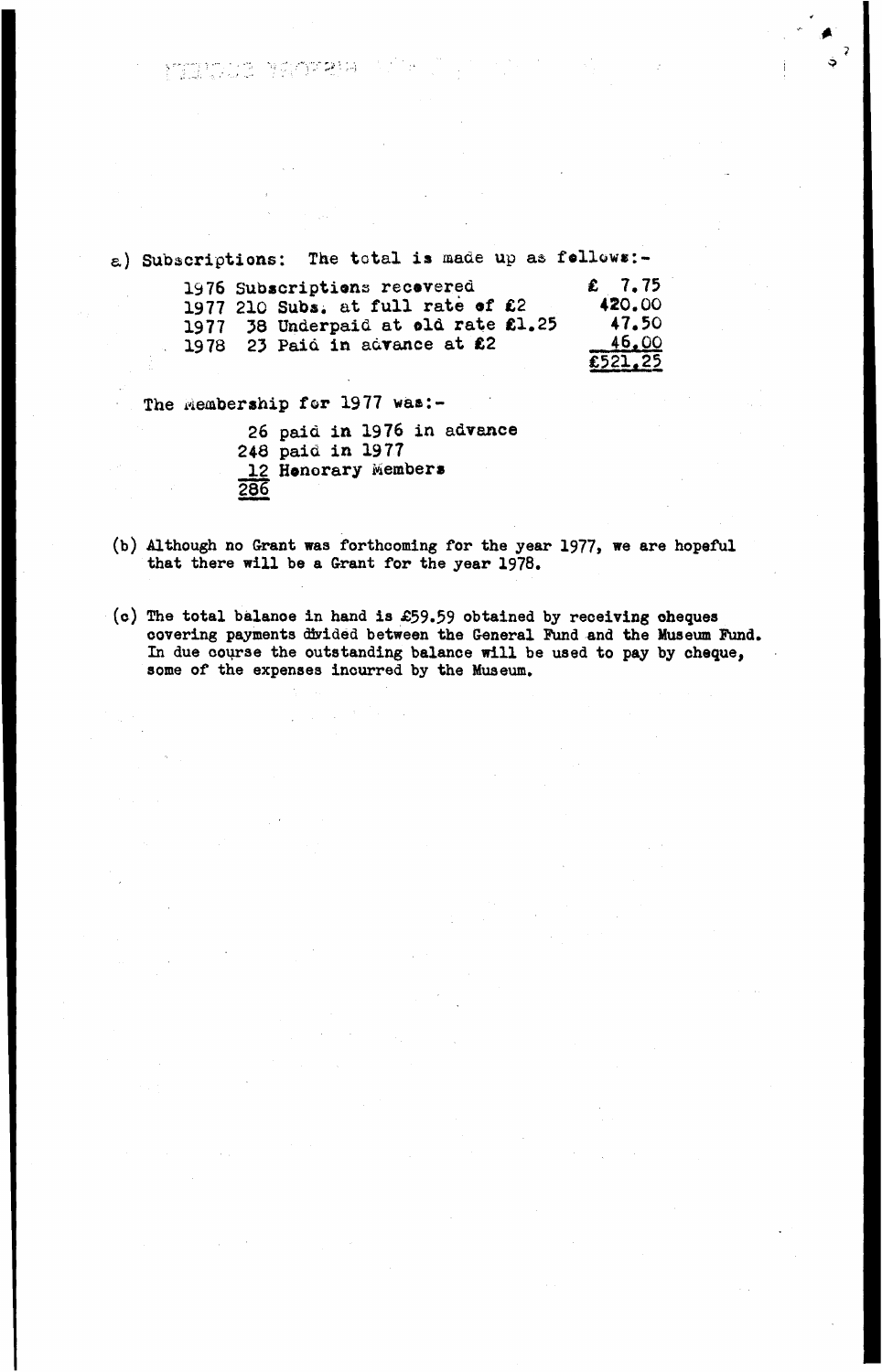## **MINUTES OF THE 30th ANNUAL GENERAL MEETING OF THE LS.tTriEBIfflriD & DISTRICT 1DCAL HISTORY SOCIETY. HELD OK 18th M^vRCh 1977 Hi THE COUlvCIL OFFICES, BULL HIT LEATHERilEAU**

**Seventy seven members attended.**

 $\ddot{\cdot}$ 

**The Chairman of the Society apologised for the late notice of the meeting** and then announced that Mr. J.G.W.Lewarne, who had been 10 years the Secretary **wnd had also served in every position on the Committee, had been invited and had accepted to be President of the Society.**

**Mr. Lewarne, as President, then took the Chair amid applause from those present, and the meeting began at 6.16 p.m. He thanked the nembers for their reception\* Mr. F.B.Benger, F.S.a. , and** *M r,* **D.F.Renn, F.S.A. had, upon being asked, accepted to be Vice Presidents. Mr. Lewarne stressed that the Society** is known by its publications and Mr. Benger has done sterling work in ensuring success in this direction. Mr. Renn not only delivered lectures to and from **the Society but is also the author of a definitive book on castles and is a great hel^.- to the Society in its work.**

The Minutes of the previous annual General Meeting were not read as they **had been circulated with the Newsletter. Two errors in the Minutes were** mentioned by Mr. Lewarne and these were corrected, There was then a proposal by Mr. T.E.C.Walker, seconded by Mr. W.Millar, that the Minutes be accepted as *'x* **true record of that Meeting. This was agreed and they were signed by the** Chairman.

**There were no items under this heading.** 

BABICCIVE COMMITTEE'S REPORT Mr. Lewarne called on Mr. Fortescue to say a few words but as the report had been circulated in advance of the keeting, Mr. **Fortescue said that he would confine himself to saying that some reports would** be made later in the evening. Ir. Gillies mentioned that considerable interest had been shown in the exhibition at Ashtead on the Spring Bank Holiday.

**Mr. Lever moved that the Executive Committee's Report be accepted and** *ai&s* **durrough seconded this motion which was then approved by the Meeting.**

The *CCOUWTS* if . J. Bull mentioned the problem of expenditure exceeding **income. The preceding Treasurer's accounts had shown this excess to be approximately ^200 and a year later this was iJll6. Happily the trend has been reversed. The Treasurer felt that to be sound the subscription ought to be £3 but asking for museum donations made it difficult to persuade members to accept an increase in their subscription.**

Mr. Snow remarked that perhaps the finances are low because of the cost of **printing the Proceedings and he mentioned the size of the paper. He suggested that quotations be obtained from other printers.**

**Mr. Fortescue said that there was the problem of continuing the volume to the end in its present form. With the publication of the early records of Leatherhead thicker copies of the Proceedings had resulted.**

**Mr. benger then drew attention to the cost of setting type to obtain perfect reproduction of articles and said that Dyers produoed first class printed matter. He also referred to the extra cost in that year's account because of the publication of Occasional Paper Wo. 1. Finally, he said that the illustrations in the Proceedings were of quality because they require** space and a special type and size of paper.

**Mr. Thomas suggested that the format might be changed now if we are going to change at all, e.g. ;i4 size.**

**Mr. Gollin thought that it would be unfortunate to change the size during the present volume and destroy the appearance of a complete set.**

**Mr. Bruce said that he would much rather see the costs covered by an increase in membership and suggested a target of an additional 150 members.**

**Mr. Bull referred to the loss of a grant from Mole Valley District Council and the Secretary explained that this had also affected other groups but there was every hope of a renewal of the grant the following year.**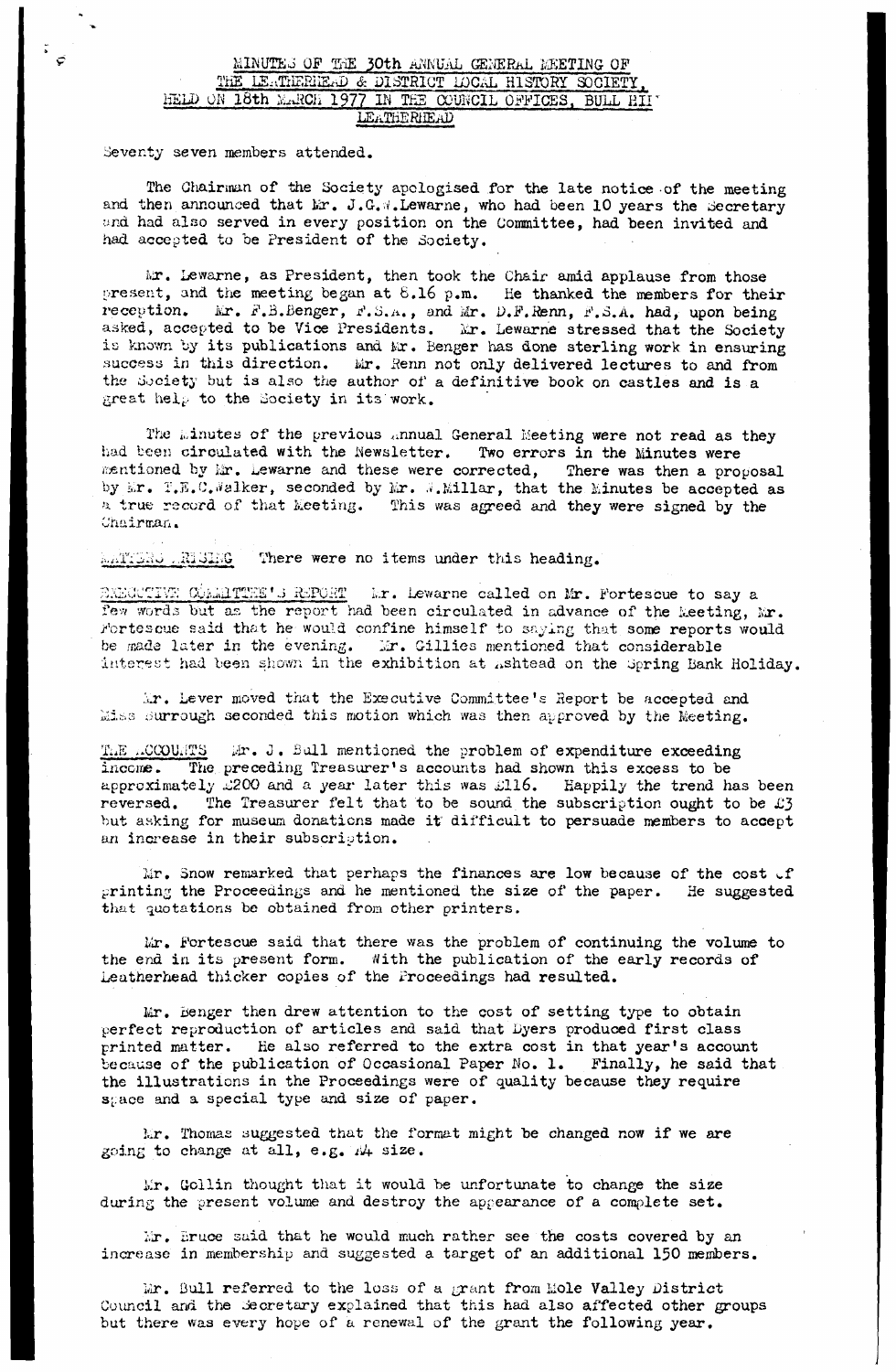**Mr. Renn referred to the £41.20 museum fund in the Society's account and Mr. Bull explained that this was being used as a Museum current account to** save having disbursements coming out of the Museum account proper which is thus **earning interest.**

 $\frac{1}{2}$ 

**Mr. Parry went back to the subject of the Proceedings and suggested that for next year we obtain two quotations, one on the present basis and one on the basis of a new size and type of printing.**

**Miss Burrough, upon being questioned, reported good progress with the** Index and hoped to complete soon.

**Mrs. Fuller then proposed and Mrs. Eice-Oxley seconded the motion that the** Accounts be adopted. The Meeting approved the Motion.

**ELECTION' 0? OFFICERS** *&* **COMMITTEE FOR 1977 Before beginning this procedure Mr. Lewarne said that he should read the apologies for absence which were from F. Dalton, J.Head and Mrs. Lewarne. Mr. Dalton keeps in touch with the Society from Dorset and his letter was read by Mr. Lewarne.**

**Mr. Fortescue thought that the Rules stated that the Chairman should stand down after three consecutive years and that if he was asked to continue A Special.** Resolution would be required. Mr. Farmer knew of no such Rule and Mr. Fortescue **said that it was probably considered customary.**

**There being no Rule of this description, Mr. Renn proposed the re-election** of Mr. Fortescue asChairman of the Society and this was seconded by Mr. Farmer **who said this was a very wise move because of Mr. Fortescue's knowledge of current affairs in connection with the restoration of Hampton Cottage.**

**During the year Mrs. C.Barrett had expressed an interest in carrying out the duties of Membership Secretary which suited her domestic circumstances. This was easily arranged because Mrs. Fuller kindly agreed to concentrate on her work of distributing the Proceedings, whilst Eric Barnwell was willing to take over the duties of Programme Secretary. A further change was necessary in that Mr. Bull wished to concentrate on Museum finance thus leaving a vacancy for the Treasurer of the Society. The following elections then took place**

|                                                                   | Name                        | Proposed by                                                         | Seconded by |
|-------------------------------------------------------------------|-----------------------------|---------------------------------------------------------------------|-------------|
| Programme Secretary 1 = Barnwell 1 = D. Bruce 1 = Mrs. W.Millar   |                             |                                                                     |             |
|                                                                   |                             | Mrs. Barrett at this point expressed her thanks to Mr. Barnwell     |             |
|                                                                   |                             | for taking over so smoothly and for a fine attention to detail      |             |
| Treasurer                                                         | $H_\bullet J_\bullet$ Mears | J.Bull S.R.C.Poulter                                                |             |
| Membership Secretary Mrs.C.Barrett F.Benger Mrs.M.Salaman         |                             |                                                                     |             |
| Chairman                                                          |                             | S.E.D.Fortescue (see preceding paragraphs)                          |             |
| Secretary                                                         |                             | G.Hayward R.L.Snow R.J.Thomas                                       |             |
| Editor                                                            |                             | $F.$ Benger, $F.S.A.$ J. Farmer $H.J.Mears$                         |             |
| Records Secretary D.Bruce                                         |                             | Mrs.A.C.B.Elmer C.E.Rogers                                          |             |
| Publicity Secretary Miss S.Hind D.F.RENN, F.S.A. Mrs.M.Rice-Oxley |                             |                                                                     |             |
| Sales Secretary                                                   |                             | Mrs. B. Haynes Mrs. M. Fuller Miss S. Burrough                      |             |
|                                                                   |                             | Mr. Fortescue at this point asked for volunteers to help Mr. Haynes |             |
| Library Secretary                                                 |                             | J.R.Gilbert T.E.C.Walker M.Snellgrove                               |             |
| Committee<br>and the control of the control of                    |                             | W.Millar, S.R.C.Poulter, Mrs.M.Rice-Oxley, proposed                 |             |
|                                                                   |                             | by D.Bruce and seconded by T.E.C.Walker.                            |             |
| Co-opted                                                          |                             | M. Snellgrove and R.A. Lever, proposed by D. Bruce and              |             |
|                                                                   | seconded by T.E.C.Walker.   |                                                                     |             |
| Hon. Auditor                                                      |                             | A.H.Kirkby C.J.B.Lane                                               | R.L. Snow   |

**Mr. Lewarne thanked all the Committee members, Officers and the Chairman for their excellent work for the Society. He then called upon Mr. Fortescue to report to those present.**

**Ivir. Fortescue thanked the members for his re-election. Ee said the Secretary has much work to do and wondered whether we are tackling too much. We have a good team but he felt that it should be backed up by more helpers.**

**An Occasional paper No. 2 by Mr. G.Gollin on the history of Lower Ashtead had been approved by Mr. F.Benger as Editor. It was at the printers and would be available for sale to members and the public.**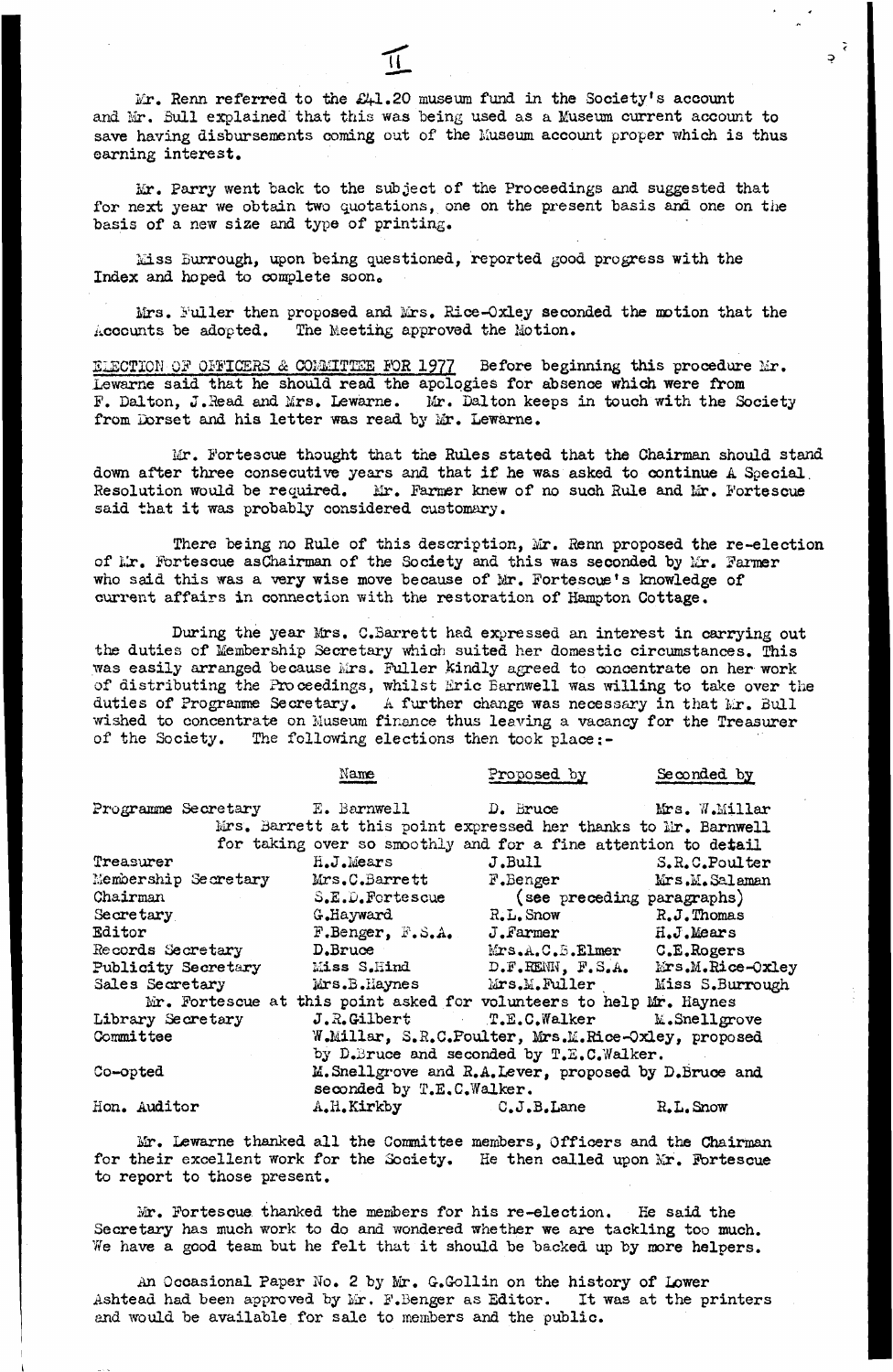**Mr. Lever and his team had worked well on the history of Ashtead and it was hoped to have the book available before the end of the year.**

**There had been wonderful support for the Museum project and another large** appeal was about to be launched. The project had almost become a Silver **Jubilee matter and it was hoped to complete it that year.**

**Mr. Fortescue asked for criticism of the Society's programing if it was felt there was something wrong.**

**We now have a valuable library of pictures, several thousand, and all being indexed by David \_ruce.**

**The year could be one of much excavation, there are large tasks involved and much help is needed.**

**Mr. Lewarne then asked iir. Bruce to say a few words.**

 $\ddot{\bullet}$ 

**Mr. iiruce referred to the generous donor who had lent the Society £7,500 without heavy strings. Hampton Cottage is in a very favourable position for** its objectives. There is much work to do to display its age (1620-167). The appeal for funds had been carried out by Mr. Fortescue 95% single handed. The **measure of its success wa3 the amount of £4,250 including £140 in promises. A general appeal is now necessary. The Museum Trust was hoped to have a chari**table status. The sub-committee includes Mr. A.Christian, Mrs.B.Haynes, Mr. Fortescue and Miss Hind, the latter agreeing to act as Secretary. This subcommittee is answerable to the Society's Executive Committee. Mr.W.Larkin **gives his services free of charge and his plan is on the board at the meeting** tonight. About £4,000 to £5,000 more is needed to carry out the repairs effectively. An appeals organiser is needed to weave together a term of organisers An appeals organiser is needed to weave together a team of organisers **of subsidiary appeals. A 'Friends of the Museum' group could be formed to pay** for outgoings. Mr. Bruce produced an old type milk bottle for starting a small **donations fund for the Local History Centre.**

Mr. S.R.C.Poulter referred to the excavations in the front room of Hampton Cottage **and said helpers were needed for odd hours at weekends. The Occasional Paper No. 1. "Discovering Leatherhead" had resulted in the formation of an excavation sub**committee, and a meeting was held last year. Arising from this it became evident **that we had very few experienced archaeologists so a training excavation to uncover a section of Stane Street was organised under the direction of Lady Kanworth. Mr. Poul ter also referred to the need to keep watch on development at Smlyn Way and the ancillary motorway work.**

**Mr. R.A.Lever reported on the progress over four years in compiling a history of Ashtead. He hoped the book would be on the market before Christmas. The price could be about £2.25 a copy. The difficulty was the large number of enthusiastic contributors, over a dozen. We were fortunate to have a local writer, Kir. Jackson,** as Editor. One contributor was still working on his task; *Ix.A.Gillies* was **looking for quotations for printing etc., and has pursued his part with vigour. Mr. Lever mentioned the discovery of portraits of Lords of the Manor of Ashtead in distant places, one at the Barnard Castle Museum and the other in Kirkcudbrightshire of oir Sobert Howard and Col. Fulk-G-reville respectively. In rebuilding a wall at the junction of Agates Lane and Ottways Lane a brick had been discovered bearing initials 1.2. and the date 1835. This brick has been built into the restored wall. Mr. Lever the Ashtead history would be on time but >ir. Gillies needed typing help.**

At this point Mr. Fortescue expressed the hope that Mr. Lewarne would soon **complete a history of Fetcham.**

Any other business Mr.M.Snellgrove referred to the fine leaflet in Bookham Church, **the result of combined study by Derek Renn, F.S.A., and Bob Strand.**

**Mr. Bruce asked about progress with the Bookham leaflet and Mr. Hayward said the proofs were in his hands for checking.**

Mr. Lewarne then said the Editor, Mr.F.Benger, F.S.A., would like to know of **any projects in hand. Mr. Fortescue appealed appealed for helpers for general purposes, and thanked the President for conducting the meeting, Mr. Lewarne expressed his appreciation for the strong support at the meeting and the progress being made.**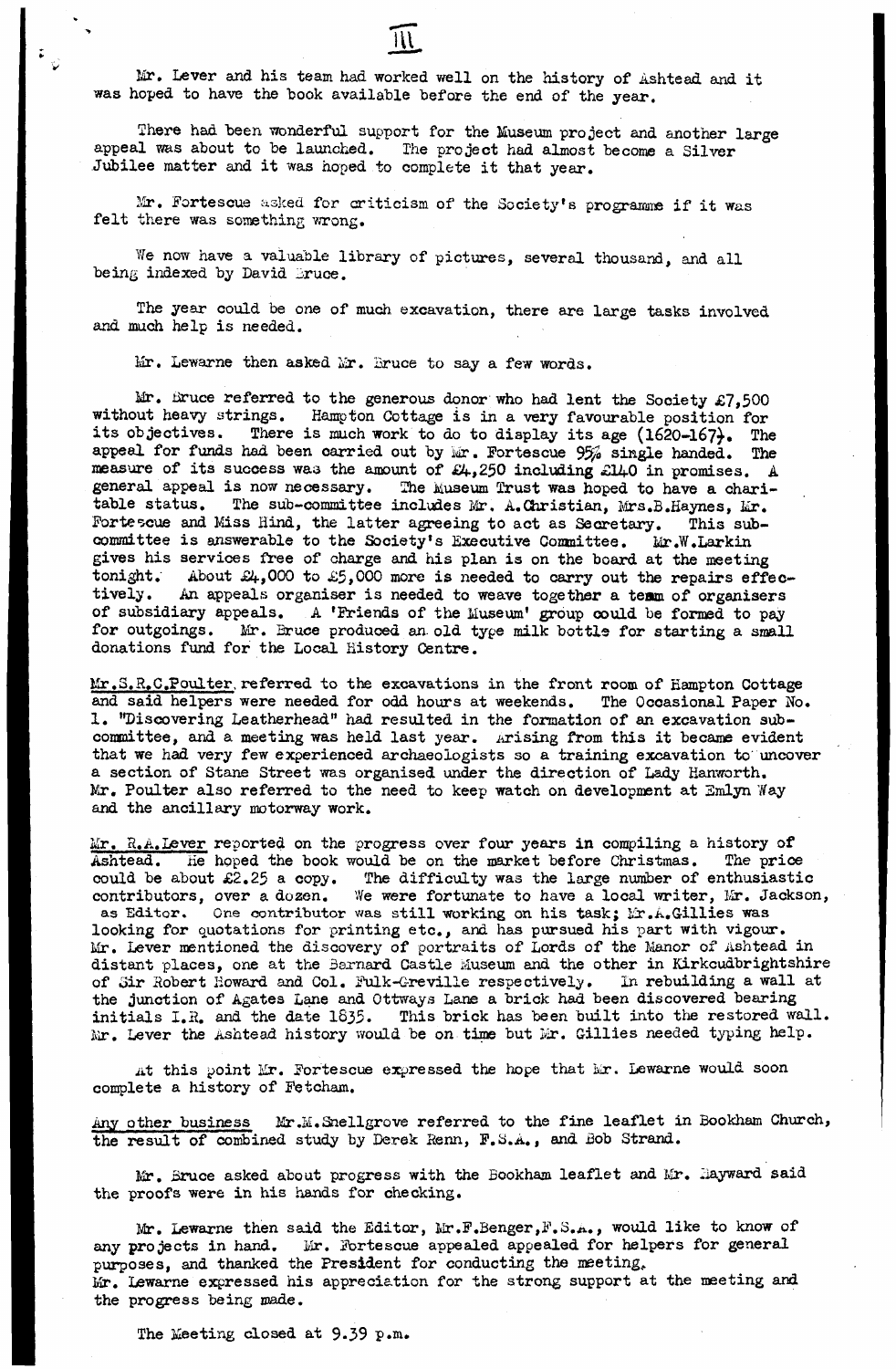|                 | <u>RULES</u>                                                                                                                                                                                                                                                                                                                                                                               |
|-----------------|--------------------------------------------------------------------------------------------------------------------------------------------------------------------------------------------------------------------------------------------------------------------------------------------------------------------------------------------------------------------------------------------|
| NAMLE           | 1. The name of the Society (hereinafter referred to as "the Society) is the<br>LEATHERHEAD & DISTRICT LOCAL HISTORY SOCIETY.                                                                                                                                                                                                                                                               |
|                 | 2. Its objects are:<br>(a) to institute, promote and encourage the study of local history in all<br>its aspects and                                                                                                                                                                                                                                                                        |
|                 | (b) to encourage the preservation of historic buildings, antiquities and<br>records of the Parishes of Ashtead, Leatherhead, Fetcham, Great Bookham<br>and Little Bookham and surrounding districts.<br>(c) To publish such material as may be desirable.                                                                                                                                  |
| MEMBERS         | 3. $(a)$ There shall be two classes of Members, viz: Honorary Members and<br>Ordinary Members.                                                                                                                                                                                                                                                                                             |
|                 | (b) Honorary Members shall be such persons as may accept an invitation by<br>the Executive Committee to become Honorary Members of the Society.<br>(c) Ordinary Members shall be persons or bodies who wish to support and<br>participate in the work of the Society, who apply and are accepted for<br>membership.                                                                        |
|                 | (d) The subscription for Ordinary Members shall be such sum as shall be<br>determined at a General Meeting upon notice of the intention to vary the<br>subscription.                                                                                                                                                                                                                       |
|                 | (e) All subscriptions shall become payable on the first day of January in<br>each year or within one month from the date on which a Member is accepted<br>by the Executive Committee. Any Member who shall fail to pay the due<br>subscription within two months of a request by the Honorary Treasurer so<br>to do shall cease to be a member of the Society.                             |
| <b>CENERAL.</b> | (f) The Executive Committee shall have complete discretion in considering<br>any application for or removal from membership and shall not be required<br>to furnish reasons.                                                                                                                                                                                                               |
| MEETHIGS        | $4. (a)$ there shall be a general meeting in every year to receive the Accounts<br>and the Report of the Executive Committee and to elect the Officers and the<br>members of the Executive Committee. Such meeting shall be called Annual<br>Special General Meetings shall also be convened whenever<br>Meeting.<br>directed by the Executive Committee or at the request of at least ten |
|                 | members of the Society.<br>(b) The President of the Society shall preside at all meetings.<br>In the<br>absence of the President or of a Vice President then the Chairman of the                                                                                                                                                                                                           |
|                 | Society shall preside. If none be present the Members present shall el-<br>ect same other member of the Society to act as Chairman for that meeting.                                                                                                                                                                                                                                       |
|                 | At all General Meetings the Chairman of the Meeting shall have a second<br>or casting vote in the event of an equality of votes.<br>(c) The quorum necessary for any general meeting shall be ten members                                                                                                                                                                                  |
|                 | (excluding Officers of the Society) personally present. If at any meet-<br>ing a quorum is not present within half an hour after the appointed time<br>the meeting if convened at the request of members shall be dissolved, but                                                                                                                                                           |
|                 | in any other case it shall stand adjourned to the same day and time in the week<br>following and, if practicable, at the same place. If at such<br>adjourned meeting no quorum is present within half an hour from the<br>appointed time the members present shall form a quorum and may transact                                                                                          |
|                 | the business of the meeting.<br>(d) The Chairman of the meeting may, with the consent of any meeting at<br>which a quorum is present (and shall if so directed by the meeting) adjourn<br>from time to time and from place to place but no business (shall be trans-                                                                                                                       |
|                 | acted at any adjourned meeting other than business) which might have been<br>transacted at the meeting from which the adjournment took place.<br>hembers shall not be entitled to any notice of an adjournment of the.                                                                                                                                                                     |
|                 | business to be transacted at an adjourned meeting.<br>(e) A member shall have one vote whether on a show of hands or on a poll.<br>A poll may be demanded by the chairman of the meeting or by any three<br>members personally present. Proxies shall not be allowed.                                                                                                                      |
| PRESEDENT       | $(f)$ Every resolution shall be decided by a simple majority of votes<br>except as provided in Rule 12.<br>5. The appointment of a President (and not more than two Vice Presidents)                                                                                                                                                                                                       |
|                 |                                                                                                                                                                                                                                                                                                                                                                                            |

 $\mathbb{R}$ 

 $\frac{1}{2}$ 

**shall rest with the Executive Committee.**